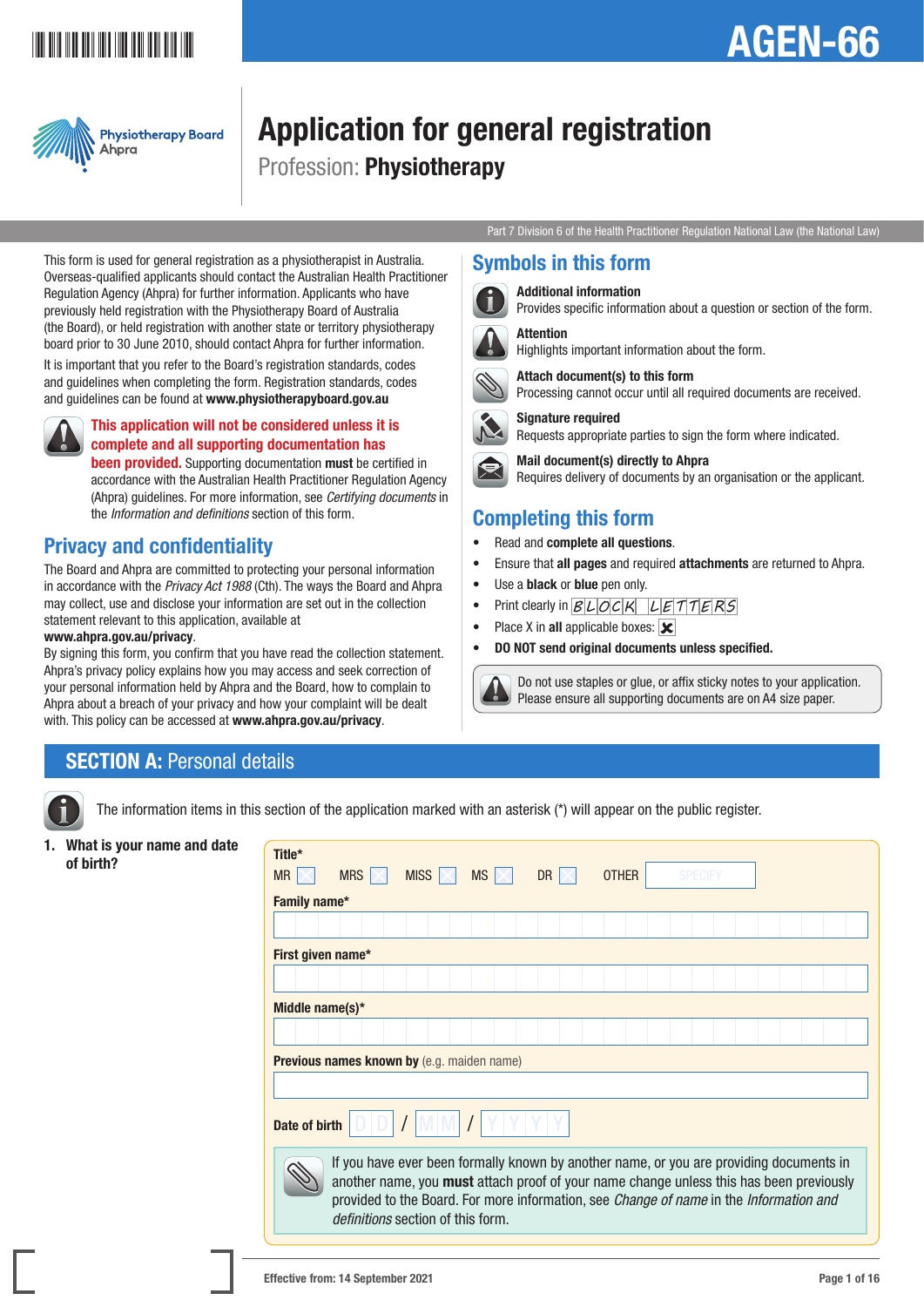#### 2. What are your birth and personal details?

|                            | <b>City/Suburb/Town of birth</b> |                 |                        |                                                          |             |                  |                  |  |
|----------------------------|----------------------------------|-----------------|------------------------|----------------------------------------------------------|-------------|------------------|------------------|--|
|                            |                                  |                 |                        |                                                          |             |                  |                  |  |
| VIC<br>Sex*<br><b>MALE</b> | NSW                              | QLD<br>FEMALE X | SA $\overline{\times}$ | <b>WA</b><br>IХ<br>INTERSEX/INDETERMINATE                | NT $\times$ | TAS $\mathbb{K}$ | ACT $\mathbb{K}$ |  |
|                            |                                  |                 |                        | Languages spoken fluently other than English (optional)* |             |                  |                  |  |

## **SECTION B: Proof of identity**

You must provide proof of your identity with this application. Please refer to the *Proof of identity requirements* available at www.ahpra.gov.au/identity.

You must provide one document from each category A, B and C, and one document from category D if the document supplied for category B or C does not contain evidence of a current Australian residential address.

#### 3. Are you applying for registration from outside of Australia AND unable to provide evidence from each category?

 If you are applying for registration from outside of Australia and are unable to provide evidence from each category, you will be required to meet the minimum identity requirements. Refer to [www.](http://www.ahpra.gov.au/identity) [ahpra.gov.au/identity](http://www.ahpra.gov.au/identity) for further information.

#### 4. Which documents from each category will you provide for proof of identity?



 You must only use each document once.

The documents provided must meet the following criteria:

- At least one document must be in the applicant's current name.
- Your category B document must have a recent photo.
- All documents must be officially translated into English. Please refer to *Translating documents* at www.ahpra.gov.au/translate for further information.
- If using your passport, a certified copy of the identity information page (the photo page) must be provided.
- All documents must be true certified copies of the original. See *Certifying documents* in the *Information and definitions* section of this form for more information.



*Attachment required below – then go to Section C: Contact information*

You must attach a certified copy of a foreign passport (an EU card is not acceptable). Your certified copy **must** include:

- a certified copy of the identity information page (the photo page), and
- an official English translation of your passport (if your passport is in a language other than English). Please refer to *Translating documents* at www.ahpra.gov.au/translate for further information.

| <b>Choose proof of identity documents to submit:</b> (A document may only be used once for any category) |                                 |  |                                                                                                           |           |           |                             |  |  |  |
|----------------------------------------------------------------------------------------------------------|---------------------------------|--|-----------------------------------------------------------------------------------------------------------|-----------|-----------|-----------------------------|--|--|--|
| <b>Documents</b>                                                                                         | <b>Category used:</b><br>A<br>B |  | <b>Documents</b>                                                                                          | А         | B         | <b>Category used:</b><br>C. |  |  |  |
| Australian birth or adoption certificate                                                                 | <b>NA</b>                       |  | Australian financial institution account                                                                  | <b>NA</b> | <b>NA</b> |                             |  |  |  |
| Australian visa (Foreign passport must                                                                   | NΑ                              |  | Australian Medicare card                                                                                  | <b>NA</b> | <b>NA</b> |                             |  |  |  |
| be selected as evidence for Category B)                                                                  |                                 |  | Australian PAYG payment summary                                                                           | <b>NA</b> | <b>NA</b> |                             |  |  |  |
| <b>ImmiCard</b>                                                                                          | <b>NA</b>                       |  | Australian motor vehicle registration                                                                     | <b>NA</b> | <b>NA</b> |                             |  |  |  |
| Australian citizenship certificate                                                                       | <b>NA</b>                       |  | <b>Australian Taxation Assessment Notice</b>                                                              | <b>NA</b> | <b>NA</b> |                             |  |  |  |
| Australian passport                                                                                      |                                 |  | Australian insurance policy                                                                               | <b>NA</b> | <b>NA</b> |                             |  |  |  |
| Australian motor vehicle licence                                                                         | <b>NA</b>                       |  | Australian pension/healthcare card                                                                        | <b>NA</b> | <b>NA</b> |                             |  |  |  |
| Foreign passport                                                                                         | <b>NA</b>                       |  | <b>Category D documents</b>                                                                               |           |           |                             |  |  |  |
| Australian Working with Children/<br><b>Vulnerable People Card</b>                                       | <b>NA</b>                       |  | A document from Category D is only required if your<br>Category B or C document does not provide evidence |           |           |                             |  |  |  |
| Australian firearms or shooter's licence                                                                 | <b>NA</b>                       |  | of your residential address.                                                                              |           |           |                             |  |  |  |
| Australian student ID card                                                                               | <b>NA</b>                       |  | I have used a Category B or C document that has                                                           |           |           |                             |  |  |  |
| Intl. or foreign motor vehicle licence                                                                   | <b>NA</b>                       |  | my current residential address                                                                            |           |           |                             |  |  |  |
| Australian proof of age card                                                                             | <b>NA</b>                       |  | Australian rate notice                                                                                    |           |           |                             |  |  |  |
| Australian government benefits                                                                           | <b>NA</b><br><b>NA</b>          |  | Current Australian lease or tenancy agreement                                                             |           |           |                             |  |  |  |
| Australian academic transcript                                                                           | <b>NA</b><br><b>NA</b>          |  | Australian utility account                                                                                |           |           |                             |  |  |  |
| Australian registration certificate                                                                      | <b>NA</b><br><b>NA</b>          |  | Australian electoral enrolment card                                                                       |           |           |                             |  |  |  |



You must attach a certified copy of all proof of identity documents that you have indicated above.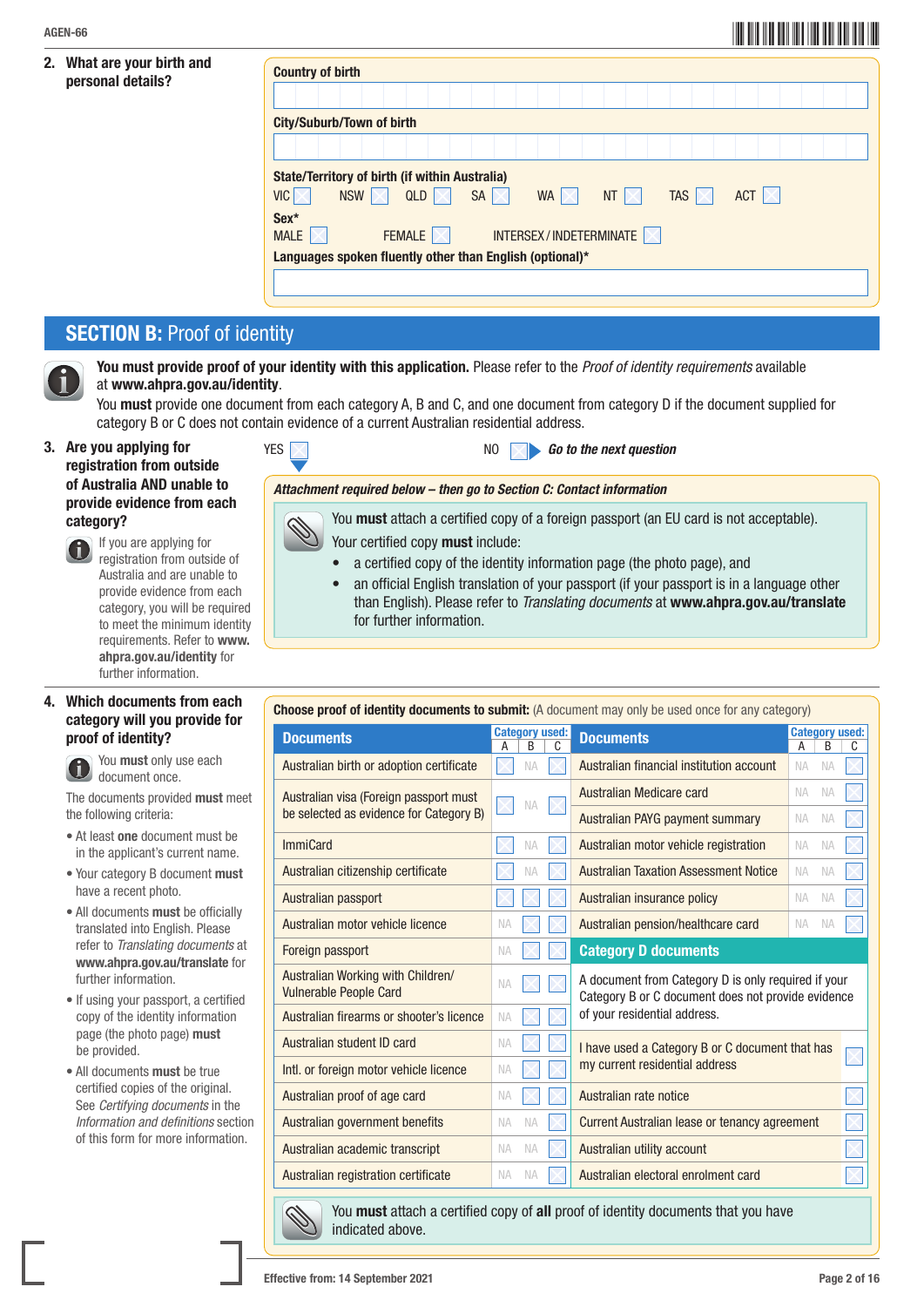## \*AGEN-663\* AGEN-66

## **SECTION C: Contact information**

Once registered, you can change your contact information at any time. Please go to www.ahpra.gov.au and

• download and complete the change of address form *CHDT-00 – Request for change of address details on the register*, or

• log in to your Ahpra account to change your details online.

#### 5. What are your contact details?

| <b>Business hours</b> | <b>Mobile</b> |  |
|-----------------------|---------------|--|
|                       |               |  |
| <b>After hours</b>    |               |  |
|                       |               |  |
|                       |               |  |
| <b>Email</b>          |               |  |

#### 6. What is your residential address?

 When you are not yet practising, or when you are not practising the profession predominantly at one address:

- your residential address will be recognised as your principal place of practice, and
- the information items marked with an asterisk (\*) will appear on the public register as your principal place of practice.

 Refer to the question below for the definition of principal place of practice.

 Residential address cannot be a PO Box.

#### 7. Will the address of your principal place of practice be the same as your residential address?

 Principal place of practice for a registered health practitioner is:

- the address at which you will predominantly practise the profession; or
- your principal place of residence, if you are not practising the profession or are not practising the profession predominantly at one address.

Principal place of practice cannot be a PO Box.

 The information items marked with an asterisk (\*) will appear on the public register.

|                   |  |  |                                          |  |  | Site/building and/or position/department (if applicable)     |  |               |  |  |  |  |  |
|-------------------|--|--|------------------------------------------|--|--|--------------------------------------------------------------|--|---------------|--|--|--|--|--|
|                   |  |  |                                          |  |  |                                                              |  |               |  |  |  |  |  |
|                   |  |  |                                          |  |  |                                                              |  |               |  |  |  |  |  |
|                   |  |  |                                          |  |  |                                                              |  |               |  |  |  |  |  |
|                   |  |  |                                          |  |  |                                                              |  |               |  |  |  |  |  |
|                   |  |  |                                          |  |  | Address (e.g. 123 JAMES AVENUE; or UNIT 1A, 30 JAMES STREET) |  |               |  |  |  |  |  |
|                   |  |  |                                          |  |  |                                                              |  |               |  |  |  |  |  |
|                   |  |  |                                          |  |  |                                                              |  |               |  |  |  |  |  |
|                   |  |  |                                          |  |  |                                                              |  |               |  |  |  |  |  |
|                   |  |  |                                          |  |  |                                                              |  |               |  |  |  |  |  |
|                   |  |  |                                          |  |  |                                                              |  |               |  |  |  |  |  |
| City/Suburb/Town* |  |  |                                          |  |  |                                                              |  |               |  |  |  |  |  |
|                   |  |  |                                          |  |  |                                                              |  |               |  |  |  |  |  |
|                   |  |  |                                          |  |  | State or territory (e.g. VIC, ACT)/International province*   |  | Postcode/ZIP* |  |  |  |  |  |
|                   |  |  |                                          |  |  |                                                              |  |               |  |  |  |  |  |
|                   |  |  |                                          |  |  |                                                              |  |               |  |  |  |  |  |
|                   |  |  | <b>Country (if other than Australia)</b> |  |  |                                                              |  |               |  |  |  |  |  |
|                   |  |  |                                          |  |  |                                                              |  |               |  |  |  |  |  |
|                   |  |  |                                          |  |  |                                                              |  |               |  |  |  |  |  |

|  |  | City/Suburb/Town* |  | State/Territory* (e.g. VIC, ACT) |  |  |  | Site/building and/or position/department (if applicable) | Address (e.g. 123 JAMES AVENUE; or UNIT 1A, 30 JAMES STREET) | Postcode* |  |  |  |  |
|--|--|-------------------|--|----------------------------------|--|--|--|----------------------------------------------------------|--------------------------------------------------------------|-----------|--|--|--|--|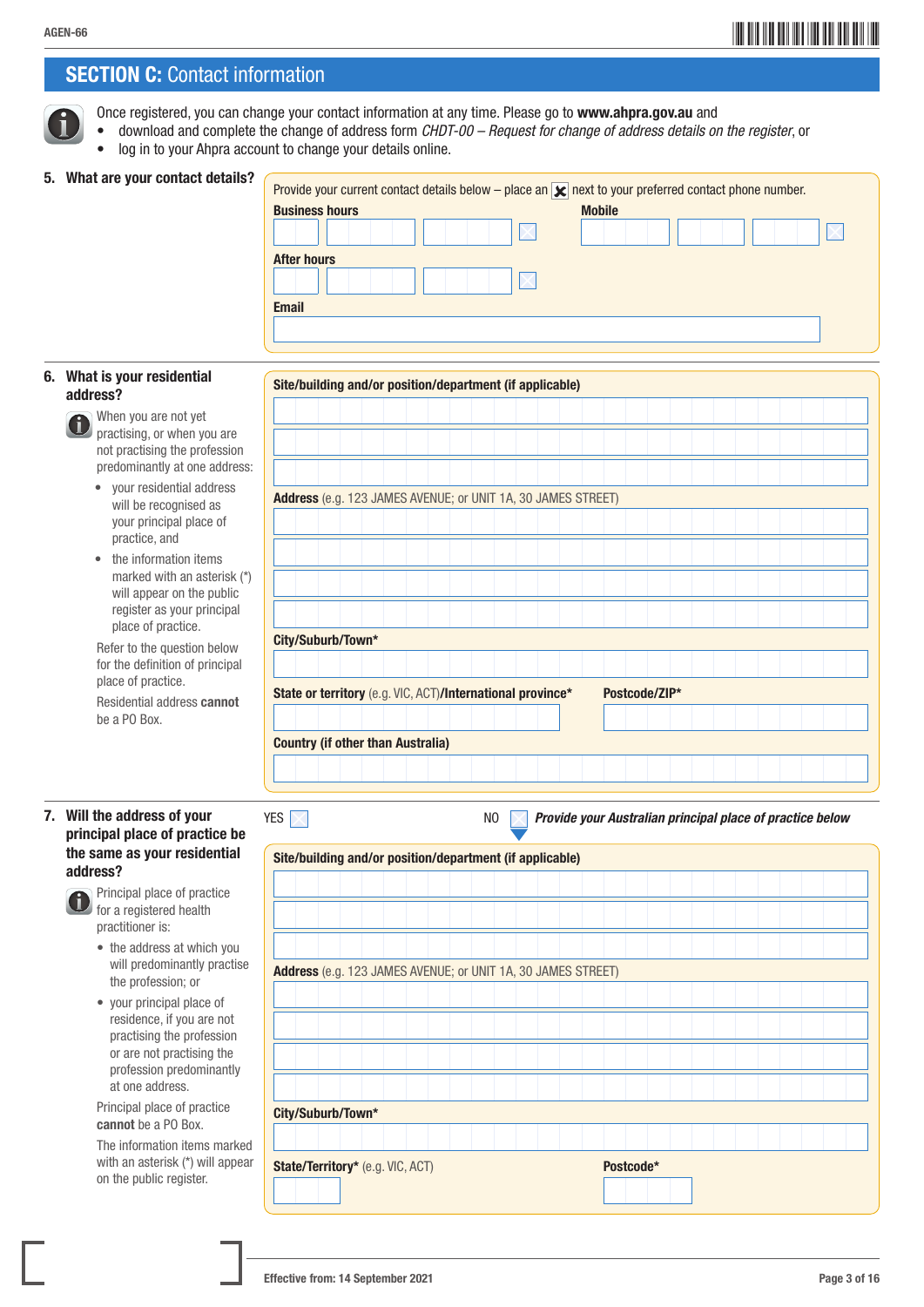#### 8. What is your mailing address?

Your mailing address is used for postal correspondence

|  |  | My residential address |  |
|--|--|------------------------|--|
|--|--|------------------------|--|

My principal place of practice

Other *(Provide your mailing address below)*

| Site/building and/or position/department (if applicable)                            |  |  |  |  |  |  |                     |  |  |  |  |  |
|-------------------------------------------------------------------------------------|--|--|--|--|--|--|---------------------|--|--|--|--|--|
|                                                                                     |  |  |  |  |  |  |                     |  |  |  |  |  |
|                                                                                     |  |  |  |  |  |  |                     |  |  |  |  |  |
|                                                                                     |  |  |  |  |  |  |                     |  |  |  |  |  |
|                                                                                     |  |  |  |  |  |  |                     |  |  |  |  |  |
|                                                                                     |  |  |  |  |  |  |                     |  |  |  |  |  |
| Address/PO Box (e.g. 123 JAMES AVENUE; or UNIT 1A, 30 JAMES STREET; or PO BOX 1234) |  |  |  |  |  |  |                     |  |  |  |  |  |
|                                                                                     |  |  |  |  |  |  |                     |  |  |  |  |  |
|                                                                                     |  |  |  |  |  |  |                     |  |  |  |  |  |
|                                                                                     |  |  |  |  |  |  |                     |  |  |  |  |  |
|                                                                                     |  |  |  |  |  |  |                     |  |  |  |  |  |
|                                                                                     |  |  |  |  |  |  |                     |  |  |  |  |  |
|                                                                                     |  |  |  |  |  |  |                     |  |  |  |  |  |
|                                                                                     |  |  |  |  |  |  |                     |  |  |  |  |  |
|                                                                                     |  |  |  |  |  |  |                     |  |  |  |  |  |
| <b>City/Suburb/Town</b>                                                             |  |  |  |  |  |  |                     |  |  |  |  |  |
|                                                                                     |  |  |  |  |  |  |                     |  |  |  |  |  |
|                                                                                     |  |  |  |  |  |  |                     |  |  |  |  |  |
| State or territory (e.g. VIC, ACT)/International province                           |  |  |  |  |  |  | <b>Postcode/ZIP</b> |  |  |  |  |  |
|                                                                                     |  |  |  |  |  |  |                     |  |  |  |  |  |
|                                                                                     |  |  |  |  |  |  |                     |  |  |  |  |  |
| <b>Country (if other than Australia)</b>                                            |  |  |  |  |  |  |                     |  |  |  |  |  |
|                                                                                     |  |  |  |  |  |  |                     |  |  |  |  |  |
|                                                                                     |  |  |  |  |  |  |                     |  |  |  |  |  |

### **SECTION D:** Qualification for the profession

 In accordance with section 52 of the National Law, to be eligible for general registration you must be qualified for general registration in the health profession. Section 53 of the National Law states that to be qualified you must hold either:

- (a) an approved qualification for the health profession; or
- (b) a qualification that the National Board considers to be substantially equivalent, or based on similar competencies to an approved qualification; or
- (c) a qualification, not referred to in (a) or (b), relevant to the health profession and have successfully completed an examination or other assessment required by the National Board for the purpose of general registration in the health profession; or.
- (d) a qualification, not referred to in (a) or (b), that under the National Law, or a corresponding prior Act, qualified you for general registration in the health profession and you were previously registered on the basis of holding that qualification.

In addition to the completion of an approved qualification, the Board may require you to pass an examination prior to accepting an application for general registration.

The Board's website contains information on approved qualifications accepted under point (a) and examinations or assessments accepted under point (c) above.

#### 9. What are the details of your qualifications and examinations/assessments?



 For more information, see *Certifying documents* in the *Information and definitions* section of this form.

| Most recent qualification and examinations/assessments  |                                                                                                                                                                              |
|---------------------------------------------------------|------------------------------------------------------------------------------------------------------------------------------------------------------------------------------|
| Title of qualification                                  |                                                                                                                                                                              |
|                                                         |                                                                                                                                                                              |
| Name of institution (University/College/Examining body) |                                                                                                                                                                              |
|                                                         |                                                                                                                                                                              |
| Country                                                 |                                                                                                                                                                              |
|                                                         |                                                                                                                                                                              |
| Start date                                              | <b>Completion date</b>                                                                                                                                                       |
|                                                         |                                                                                                                                                                              |
|                                                         | You must attach a certified copy of your original academic transcript and testimony<br>or certificate that indicates completion of the qualification mentioned in this form. |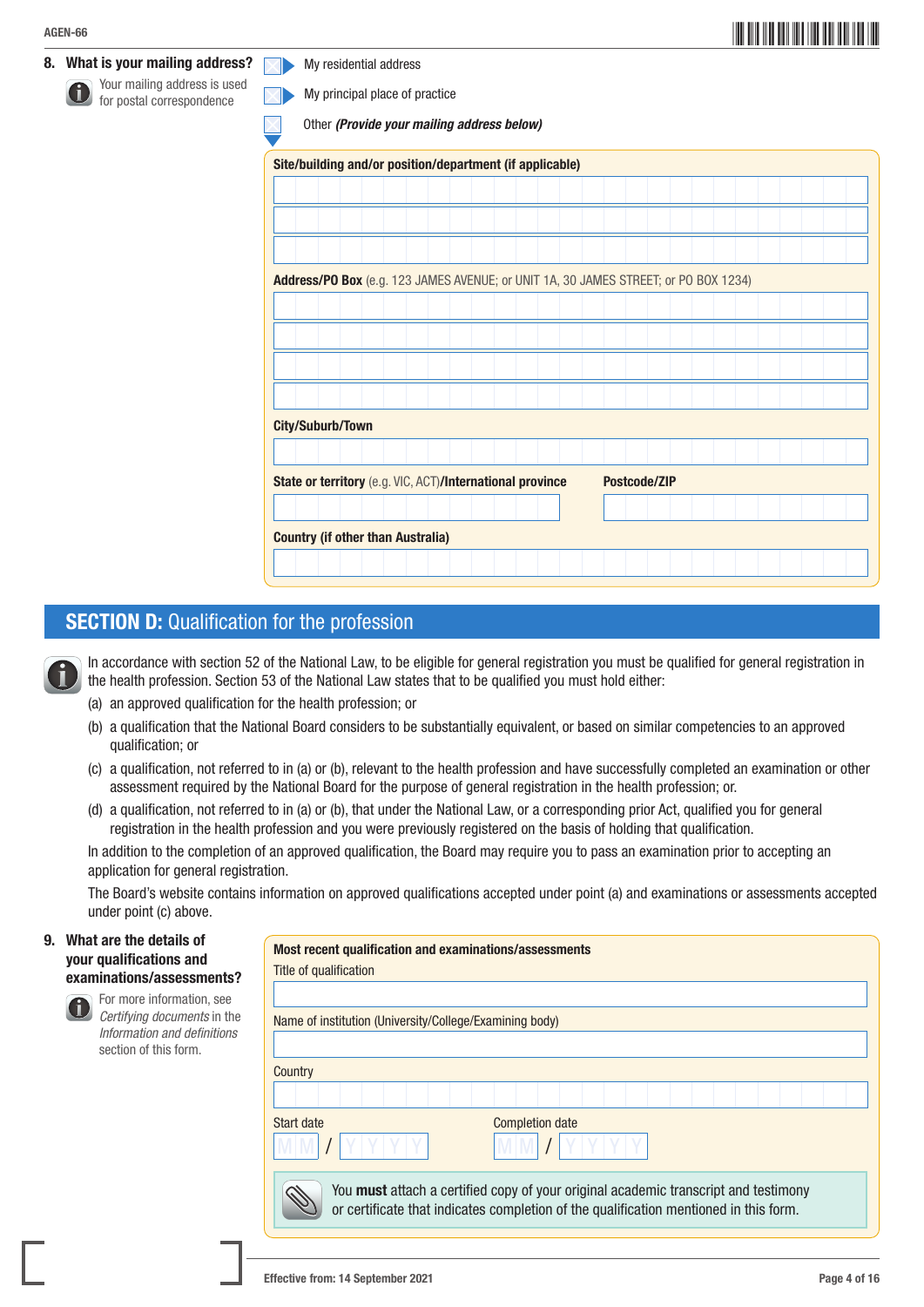## \*AGEN-665\* AGEN-66

| Additional qualification and examinations/assessments                                                                                                                               |
|-------------------------------------------------------------------------------------------------------------------------------------------------------------------------------------|
| Title of qualification                                                                                                                                                              |
|                                                                                                                                                                                     |
| Name of institution (University/College/Examining body)                                                                                                                             |
|                                                                                                                                                                                     |
| Country                                                                                                                                                                             |
|                                                                                                                                                                                     |
| Start date<br><b>Completion date</b>                                                                                                                                                |
|                                                                                                                                                                                     |
| You <b>must</b> attach a certified copy of your original academic transcript and testimony<br>or certificate that indicates completion of the qualification mentioned in this form. |
|                                                                                                                                                                                     |
| Attach a separate sheet if your qualification details do not fit in the space provided.                                                                                             |

## **SECTION E: Registration history**

#### 10. What is your health practitioner registration history?

| <b>f</b> you have been registered<br>outside of Australia, the |
|----------------------------------------------------------------|
| Roard requires a Certificate                                   |

outside of Australia, the Board requires a Certificate of Registration Status or Certificate of Good Standing from every jurisdiction outside of Australia in which you are currently, or have previously been registered as a health practitioner during the past five years.

 Certificates must be dated within three months of your application being received by Ahpra.

| <b>Most recent registration</b>                |
|------------------------------------------------|
| State/Territory/Country                        |
|                                                |
| Profession                                     |
|                                                |
| Period of registration                         |
| D D / M M /<br><b>Y</b> Y Y<br>$\overline{10}$ |
|                                                |
| <b>Additional registration</b>                 |
| $C_{\text{tath}}/T_{\text{orrit}}$             |

| naannomar rogiocration  |    |     |  |  |  |  |  |  |
|-------------------------|----|-----|--|--|--|--|--|--|
| State/Territory/Country |    |     |  |  |  |  |  |  |
|                         |    |     |  |  |  |  |  |  |
| Profession              |    |     |  |  |  |  |  |  |
|                         |    |     |  |  |  |  |  |  |
| Period of registration  |    |     |  |  |  |  |  |  |
|                         | to | D/D |  |  |  |  |  |  |
|                         |    |     |  |  |  |  |  |  |
|                         |    |     |  |  |  |  |  |  |



 If you have been previously registered outside of Australia, you must arrange for original Certificates of Registration Status or Certificates of Good Standing to be forwarded directly from the registration authority to your Ahpra state office.

Refer to www.ahpra.gov.au/About-Ahpra/Contact-Us for your Ahpra state office address.



Attach a separate sheet if your registration history does not fit in the space provided.

## SECTION F: Work history

11. What is your full practice history?

 It is important that you refer to *Curriculum vitae* in the *Information and definitions* section of this form for mandatory requirements of the CV. Your curriculum vitae will further inform the Board in relation to your recency of practice and registration history.



You must attach to your application a signed and dated curriculum vitae that describes your full practice history and any clinical or skills training undertaken.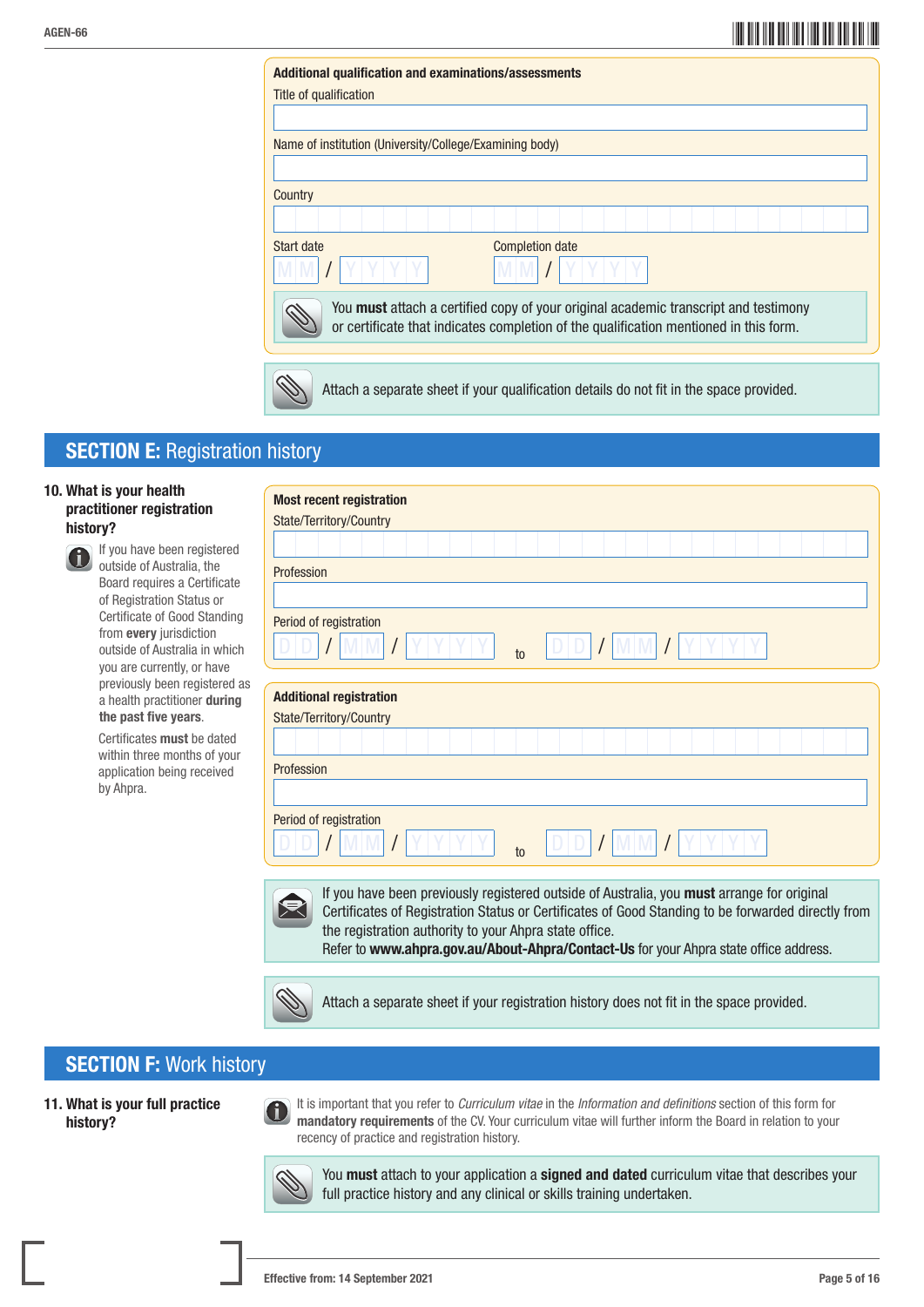## \*AGEN-666\* AGEN-66

## **SECTION G: Suitability statements**

 Information required by the Board to assess your suitability for registration is detailed in the following questions. It is recommended that you provide as much information as possible to enable the Board to reach a timely and informed decision.

Please note that registration is dependent on suitability as defined in the National Law, and the requirements set out in the Board's registration standards. Refer to www.physiotherapyboard.gov.au/Registration-Standards for further information.

#### 12. Do you have any criminal history in Australia?

 It is important that you have a clear understanding of the definition of criminal history. For more information, see A *Criminal history* in the *Information and definitions* section of this form.  $YES \times$ 



NO *Go to the next question*

*provide details below, and*

YES *You are required to:*

You must attach a signed and dated written statement with details of your criminal history in Australia and an explanation of the circumstances.

*• obtain an international criminal history check from an approved vendor for each country and* 

#### 13. Do you have any criminal history in one or more countries other than Australia?

 For more information, see *Criminal history* in the *Information and definitions* section of this form.

If you answer Yes to this question, you are required to obtain an international criminal history check (ICHC) from an approved vendor, who will provide a check reference number and ICHC reference page. For a list of approved vendors and further information about international criminal history checks, refer to www.ahpra.gov.au/ internationalcriminalhistory.

14. Are there any countries other than Australia in which you have lived, or been primarily based, for six consecutive months or longer, when aged 18 years or more?



 If you answer Yes to this question, you are required to obtain an international criminal history check (ICHC) from an approved vendor, who will provide a check reference number and ICHC reference page. For a list of approved vendors and further information about international criminal history checks, refer to www.ahpra.gov.au/ internationalcriminalhistory.

15. Have you previously been registered to practise as a physiotherapist in Australia and have used English as your  $YES$ primary language within the past five years?



#### NO *Go to the next question*



YES *You are required to obtain an international criminal history check from an approved vendor for each country and provide details below*

| <b>Country</b>                                                                                                                                     | <b>Check reference number</b> |
|----------------------------------------------------------------------------------------------------------------------------------------------------|-------------------------------|
|                                                                                                                                                    |                               |
|                                                                                                                                                    |                               |
|                                                                                                                                                    |                               |
| You must attach a separate sheet if the list of overseas countries and corresponding check<br>reference number does not fit in the space provided. |                               |
| You must attach the international criminal history check (ICHC) reference page provided by<br>the approved vendor.                                 |                               |



All applicants for **initial registration**, which includes all applicants who have not used English as their **primary** language for a period of greater than five years (as at date of application), must demonstrate they meet the *English language skills registration standard*.



 $\blacktriangleright$  I declare I have used English as my primary language within the past five years.



NO *Go to the next question*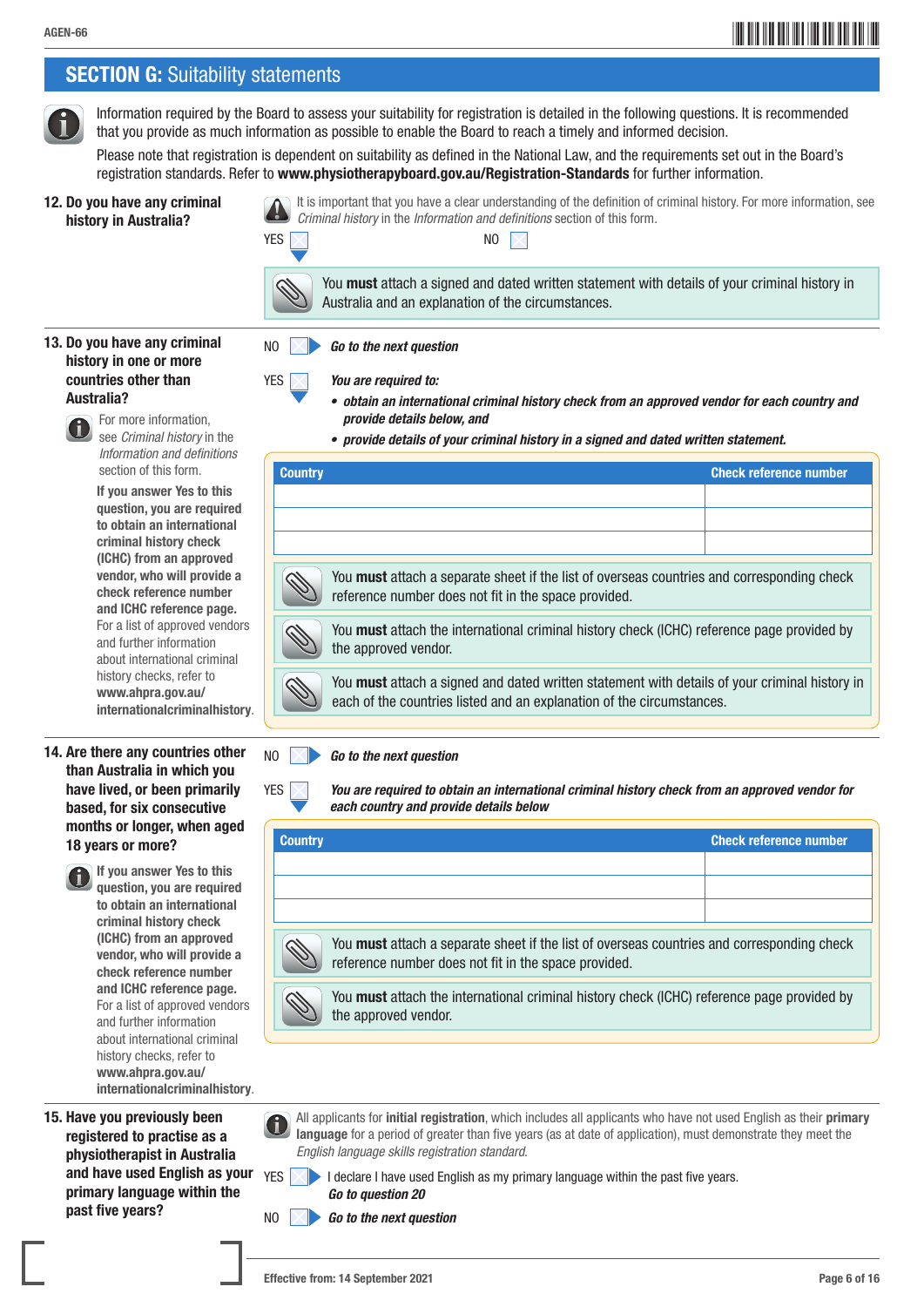#### All applicants must demonstrate English language competency via one of the following pathways:

Extended education pathway You have undertaken and satisfactorily completed at least six years' (full time equivalent) continuous education taught and assessed solely in English, in any of the recognised countries, which includes tertiary qualifications in the profession on which you are relying to support your eligibility for registration under the National Law.

An evidence requirements quide is available at www.ahpra.gov.au/EnglishLanguageSkills.

• New Zealand • Republic of Ireland

GD *Recognised country* means one of the following countries:

- Australia
- Canada

#### Combined secondary and tertiary education pathway

You have undertaken and satisfactorily completed:

- at least two years of secondary education that was taught and assessed solely in English in a recognised country, and
- tertiary qualifications on which you are relying to support your eligibility for registration under the National Law, which were taught and assessed solely in English in a recognised country.

#### • South Africa

• United Kingdom

#### Primary language pathway

*With overseas qualification in a non-recognised country* English is your primary language and you have undertaken and satisfactorily completed:

- all of your primary and secondary education taught and assessed solely in English in a recognised country, and
- tertiary qualifications on which you are relying to support your eligibility for registration under the National Law, which were taught and assessed solely in English.

If a qualification that was relied on for registration is not an approved program of study, you must provide

• United States of America.

#### English language test pathway

You have achieved the required minimum scores in one of the approved English language tests and meet the requirements for test results specified in the Board's *English language skills registration standard*.

#### 16. Which one of the English language competency pathways do you meet?

 Ahpra may verify the information you provide below.

For more information, see *English language skills* in the *Information and definitions* section of this form.

| confirmation that the course was taught and assessed solely in English. A list of approved programs of study is |                                                                                                          |  |  |  |  |  |  |
|-----------------------------------------------------------------------------------------------------------------|----------------------------------------------------------------------------------------------------------|--|--|--|--|--|--|
|                                                                                                                 | available at www.ahpra.gov.au/Education/Approved-Programs-of-Study                                       |  |  |  |  |  |  |
| Combined secondary and<br>tertiary education pathway                                                            | <b>Provide details of secondary and tertiary education in the table below,</b><br>then ao to auestion 20 |  |  |  |  |  |  |
|                                                                                                                 |                                                                                                          |  |  |  |  |  |  |

Extended education pathway *Provide details of secondary, vocational and tertiary education in the table below, then go to question 20*

Primary language pathway **This is a declaration that English is your primary language** *Provide details of primary, secondary and tertiary education in the table below, then go to question 20*

English language test pathway **Go to question 17** 

*Complete the following table of education undertaken in chronological order (earliest to most recent):*

| <b>Timeframe</b>                     | <b>Level of</b><br>education                   | <b>Program name</b><br>If applicable | <b>Education institution</b><br>Specify name and address |                                                                  | <b>Recognised country</b><br>If applicable            | <b>Study</b><br><b>status</b> |
|--------------------------------------|------------------------------------------------|--------------------------------------|----------------------------------------------------------|------------------------------------------------------------------|-------------------------------------------------------|-------------------------------|
| Study commenced:<br>Study completed: | Primary<br>Secondary<br>Vocational<br>Tertiary |                                      |                                                          | Australia<br>New Zealand<br>South Africa<br><b>United States</b> | Canada<br>Republic of<br>Ireland<br>United<br>Kingdom | Full time<br>Part time        |
| Study commenced:<br>Study completed: | Primary<br>Secondary<br>Vocational<br>Tertiary |                                      |                                                          | Australia<br>New Zealand<br>South Africa<br><b>United States</b> | Canada<br>Republic of<br>Ireland<br>United<br>Kingdom | Full time<br>Part time        |
| Study commenced:<br>Study completed: | Primary<br>Secondary<br>Vocational<br>Tertiary |                                      |                                                          | Australia<br>New Zealand<br>South Africa<br><b>United States</b> | Canada<br>Republic of<br>Ireland<br>United<br>Kingdom | Full time<br>Part time        |

Please attach a separate sheet with any additional details that do not fit in the space provided above.

If a qualification specified above was relied on for registration and is not an approved program of study, you must provide a certified copy of your academic transcript confirming that the course was taught and assessed solely in English.

If the transcript does not confirm that the course was taught and assessed solely in English, you must arrange for a letter in the required form to be provided directly to Ahpra by the education provider confirming that the course was taught and assessed solely in English.

#### 17. Were your results from the English language tests obtained in one or two sittings?

In certain circumstances, you can use English language test results from a maximum of two test sittings in a six month period. For more information, refer to the Board's *English language skills registration standard*. One sitting *Provide date of test below, then go to the next question and complete details for one sitting*

Two sittings *Provide dates below, then go to the next question and complete details for both sittings*

Sitting one D D / M M / Y Y Y Y Sitting two D D / M M / Y Y Y Y

#### Effective from: 14 September 2021 **Page 7 of 16** Page 7 of 16



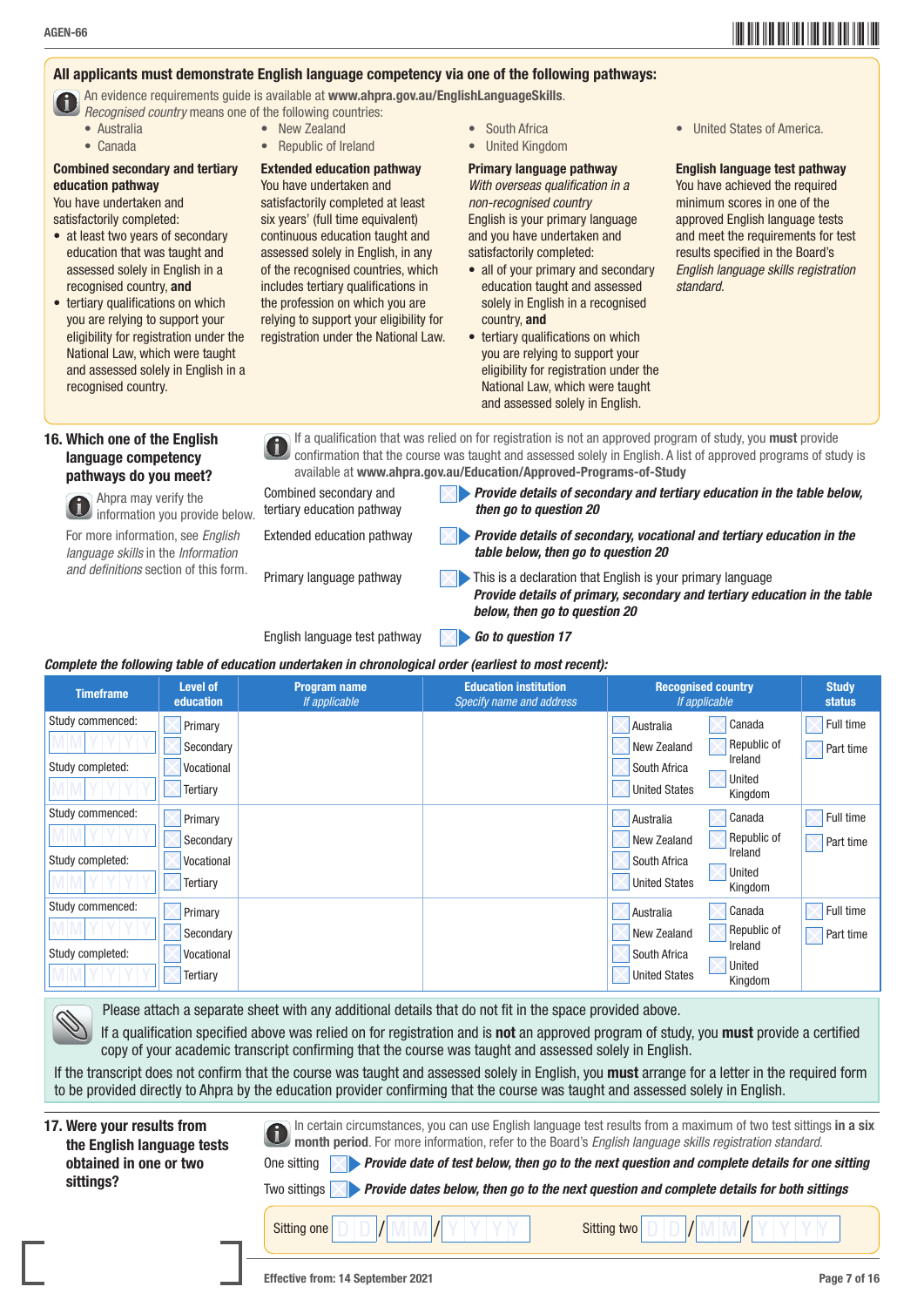## \*AGEN-668\* AGEN-66

### 18. Which of these English language tests have you successfully completed?

*Provide reference number(s) for the test(s) you are relying on and attach a copy of your test results.* 

| Test report form number - sitting one:                                                                                                                                                                              | International English Language Test System (IELTS) Academic module<br>А                                                         | Test report form number - sitting two (if applicable):<br>A                                                                                                                                                                                                                                                                                                                                                                                                                                                                                                                                                                                       |
|---------------------------------------------------------------------------------------------------------------------------------------------------------------------------------------------------------------------|---------------------------------------------------------------------------------------------------------------------------------|---------------------------------------------------------------------------------------------------------------------------------------------------------------------------------------------------------------------------------------------------------------------------------------------------------------------------------------------------------------------------------------------------------------------------------------------------------------------------------------------------------------------------------------------------------------------------------------------------------------------------------------------------|
| reading, writing and speaking).                                                                                                                                                                                     |                                                                                                                                 | The Board requires the IELTS (academic module) with a minimum overall score of 7 and a minimum score of 7 in each of the four components (listening,                                                                                                                                                                                                                                                                                                                                                                                                                                                                                              |
| <b>Occupational English Test (OET)</b><br>Candidate number - sitting one:                                                                                                                                           |                                                                                                                                 | Candidate number - sitting two (if applicable):<br>The Board requires the OET with a minimum score of B or 350 in each of the four components (listening, reading, writing and speaking).                                                                                                                                                                                                                                                                                                                                                                                                                                                         |
| <b>Pearson Test of English Academic (PTE Academic)</b><br>Registration ID - sitting one:                                                                                                                            |                                                                                                                                 | Registration ID - sitting two (if applicable):<br>The Board requires the PTE Academic with a minimum overall score of 65 and a minimum score of 65 in each of the four communicative skills (listening,                                                                                                                                                                                                                                                                                                                                                                                                                                           |
| reading, writing and speaking).                                                                                                                                                                                     | Test of English as a Foreign Language internet-based test (TOEFL iBT)                                                           |                                                                                                                                                                                                                                                                                                                                                                                                                                                                                                                                                                                                                                                   |
| Registration number - sitting one:                                                                                                                                                                                  |                                                                                                                                 | Registration number - sitting two (if applicable):                                                                                                                                                                                                                                                                                                                                                                                                                                                                                                                                                                                                |
| speaking.                                                                                                                                                                                                           |                                                                                                                                 | The Board requires the TOEFL IBT with a minimum total score of 94 and the minimum scores of 24 for listening, 24 for reading, 27 for writing, and 23 for                                                                                                                                                                                                                                                                                                                                                                                                                                                                                          |
|                                                                                                                                                                                                                     | the reference number(s), so that Ahpra can verify your results.                                                                 | If your English language test(s) were completed within the past two years, you must provide a copy of your test results, including<br>If your English language test(s) were not completed within the past two years, you must provide a certified copy of your results.                                                                                                                                                                                                                                                                                                                                                                           |
| 19. Were your results from the<br>above-mentioned English<br>language tests obtained in<br>the past two years?                                                                                                      | <b>YES</b><br>N <sub>0</sub><br>primary language of practice, and/or<br>• continuous enrolment in an approved program of study. | In order for your results to be accepted, within 12 months of completing your test(s) you must have commenced:<br>• continuous employment as a registered health practitioner in a recognised country where English was the<br>You must lodge this application within 12 months of completing the employment and/or program of study.                                                                                                                                                                                                                                                                                                             |
|                                                                                                                                                                                                                     | years is required), and/or                                                                                                      | You must attach a certified copy of your English language test results, and:<br>• your CV and a letter from employer(s) or a professional referee in the required form<br>confirming continuous employment as a registered health practitioner in a recognised<br>country (if you are relying on continuous employment over two years in duration, only two<br>an academic transcript evidencing that you were enrolled continuously in a Board-approved<br>program of study that commenced within 12 months of sitting the English language test, and<br>that you completed your study no longer than 12 months before lodging your application. |
| 20. Do you commit to having<br>appropriate professional<br>indemnity insurance                                                                                                                                      | $\bigoplus$                                                                                                                     | The Board requires all applicants for general registration to have appropriate professional indemnity<br>arrangements in place when practising. Applicants unable to meet this requirement are ineligible for registration.<br>For more information, see Professional indemnity insurance in the Information and definitions section of this form.                                                                                                                                                                                                                                                                                                |
| arrangements in place for<br>all practice undertaken during<br>the registration period?                                                                                                                             | <b>YES</b><br>N <sub>0</sub>                                                                                                    |                                                                                                                                                                                                                                                                                                                                                                                                                                                                                                                                                                                                                                                   |
| 21. Do you commit to undertake<br>sufficient continuing                                                                                                                                                             | $\mathbf 6$<br>of this form.                                                                                                    | For more information, see Continuing professional development in the Information and definitions section                                                                                                                                                                                                                                                                                                                                                                                                                                                                                                                                          |
| professional development, in<br>accordance with the Board's<br><b>Continuing professional</b><br>development registration<br>standard, in order to maintain<br>competence throughout the<br>period of registration? | YES $\mathbb{\times}$<br>N <sub>0</sub>                                                                                         |                                                                                                                                                                                                                                                                                                                                                                                                                                                                                                                                                                                                                                                   |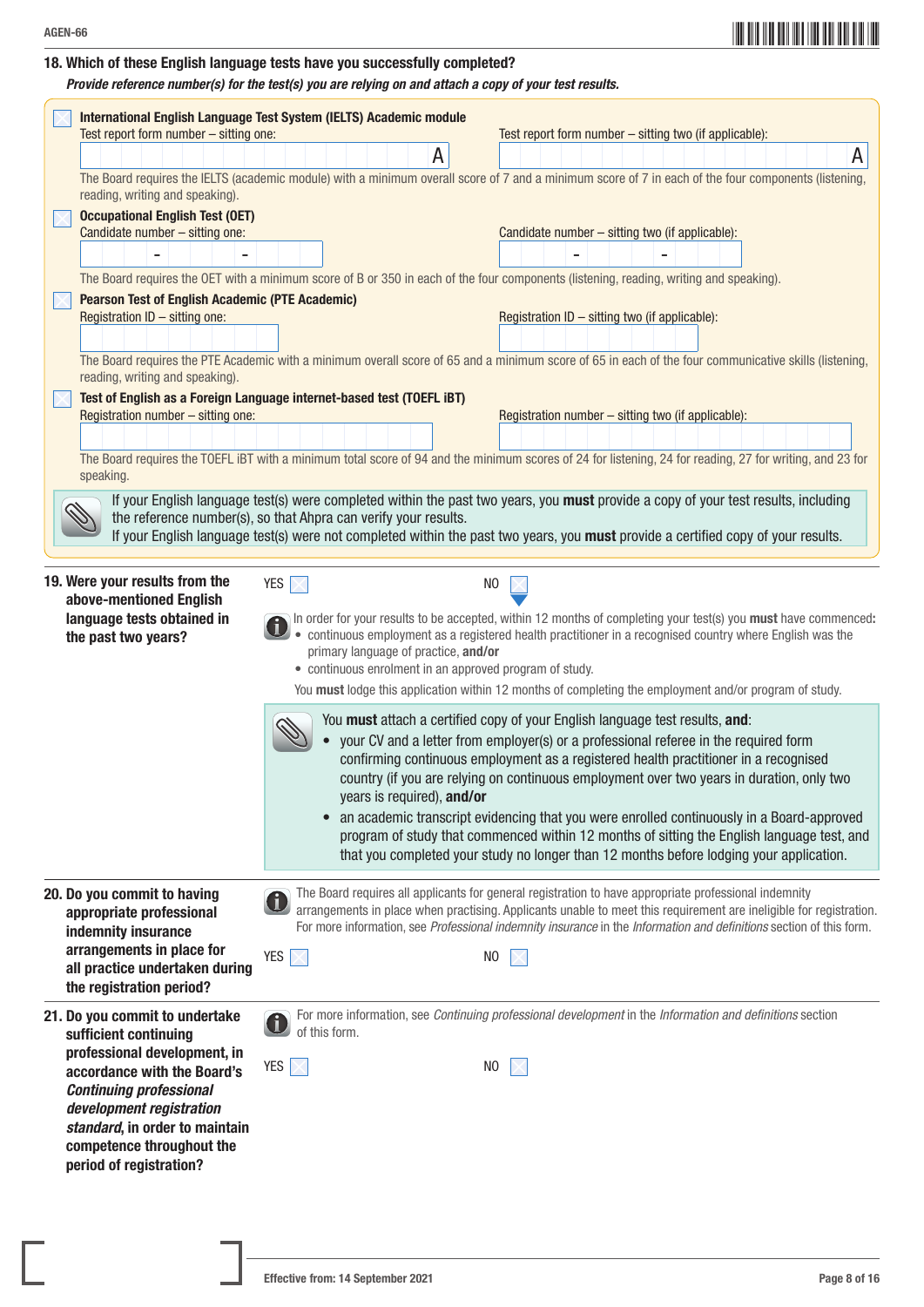| 22. Do you meet the Board's<br>recency of practice<br>requirements?                                                         | To meet the Board's <i>Registration standard: Recency of practice</i> , you are required to have practised at least<br>450 hours within the previous three years, or 150 hours within the previous 12 months in your intended scope<br>of practice. If you don't meet the standard, you will be required to provide information to help the Board make<br>a decision about your application.<br>For more information, see Recency of practice in the Information and definitions section of this form.<br>I am a recent graduate and my qualification for registration was awarded in the last 12 months.<br>N/A<br><b>YES</b><br>Mark all options applicable to your application<br>I have practised a minimum of 150 hours in my intended scope of practice in the last year.<br>I have practised a minimum of 450 hours in my intended scope of practice in the last three years. |
|-----------------------------------------------------------------------------------------------------------------------------|--------------------------------------------------------------------------------------------------------------------------------------------------------------------------------------------------------------------------------------------------------------------------------------------------------------------------------------------------------------------------------------------------------------------------------------------------------------------------------------------------------------------------------------------------------------------------------------------------------------------------------------------------------------------------------------------------------------------------------------------------------------------------------------------------------------------------------------------------------------------------------------|
|                                                                                                                             | N <sub>0</sub><br>You must attach evidence of your practice history that includes:<br>your detailed practice history, including your previous scope(s) of practice<br>as a physiotherapist and when you last practised<br>your intended and/or practice as a physiotherapist, and<br>activities carried out since you last practised as a physiotherapist, including<br>any continuing professional development you may have done.                                                                                                                                                                                                                                                                                                                                                                                                                                                   |
| 23. Do you have an impairment                                                                                               | For more information, see Impairment in the Information and definitions section of this form.<br>đ                                                                                                                                                                                                                                                                                                                                                                                                                                                                                                                                                                                                                                                                                                                                                                                   |
| that detrimentally affects,<br>or is likely to detrimentally                                                                | <b>YES</b><br>N <sub>0</sub>                                                                                                                                                                                                                                                                                                                                                                                                                                                                                                                                                                                                                                                                                                                                                                                                                                                         |
| affect, your capacity to<br>practise the profession?                                                                        | You must attach to this application details of any impairments and how they are managed.                                                                                                                                                                                                                                                                                                                                                                                                                                                                                                                                                                                                                                                                                                                                                                                             |
| 24. Is your registration in<br>any profession currently                                                                     | <b>YES</b><br>N <sub>0</sub>                                                                                                                                                                                                                                                                                                                                                                                                                                                                                                                                                                                                                                                                                                                                                                                                                                                         |
| suspended or cancelled in<br><b>Australia (under the National</b><br>Law or a corresponding prior<br>Act) or overseas?      | You must attach to this application details of any registration suspension or cancellation.                                                                                                                                                                                                                                                                                                                                                                                                                                                                                                                                                                                                                                                                                                                                                                                          |
| 25. Have you previously had your<br>registration cancelled, refused                                                         | <b>YES</b><br>N <sub>0</sub>                                                                                                                                                                                                                                                                                                                                                                                                                                                                                                                                                                                                                                                                                                                                                                                                                                                         |
| or suspended in Australia<br>(under the National Law or a<br>corresponding prior Act) or<br>overseas?                       | You must attach to this application details of any cancellation, refusal or suspension.                                                                                                                                                                                                                                                                                                                                                                                                                                                                                                                                                                                                                                                                                                                                                                                              |
| 26. Has your registration ever<br>been subject to conditions,                                                               | <b>YES</b><br>N <sub>0</sub>                                                                                                                                                                                                                                                                                                                                                                                                                                                                                                                                                                                                                                                                                                                                                                                                                                                         |
| undertakings or limitations in<br><b>Australia (under the National</b><br>Law or a corresponding prior<br>Act) or overseas? | You must attach to this application details of any conditions, undertakings or limitations.                                                                                                                                                                                                                                                                                                                                                                                                                                                                                                                                                                                                                                                                                                                                                                                          |
| 27. Are you disqualified from<br>applying for registration,<br>or being registered, in any<br>profession in Australia       | Co-regulatory jurisdiction means a participating jurisdiction (of the National Law) in which the Act applying (the<br>National Law) declares that the jurisdiction is not participating in the health, performance and conduct process<br>provided by Divisions 3 to 12 of Part 8 (of the National Law).<br><b>YES</b><br>N <sub>0</sub>                                                                                                                                                                                                                                                                                                                                                                                                                                                                                                                                             |
| (under the National Law,<br>a corresponding prior Act<br>or a law of a co-regulatory<br>jurisdiction), or overseas?         | You must attach to this application details of any disqualifications.                                                                                                                                                                                                                                                                                                                                                                                                                                                                                                                                                                                                                                                                                                                                                                                                                |
| 28. Have you been, or are you<br>currently, the subject of                                                                  | <b>YES</b><br>N <sub>0</sub>                                                                                                                                                                                                                                                                                                                                                                                                                                                                                                                                                                                                                                                                                                                                                                                                                                                         |
| conduct, performance or<br>health proceedings whilst<br>registered under the National<br>Law, a corresponding prior         | You must attach details of any conduct, performance or health proceedings to this application.                                                                                                                                                                                                                                                                                                                                                                                                                                                                                                                                                                                                                                                                                                                                                                                       |
| Act, or the law of another<br>jurisdiction in Australia<br>or overseas, where those<br>proceedings were not<br>finalised?   |                                                                                                                                                                                                                                                                                                                                                                                                                                                                                                                                                                                                                                                                                                                                                                                                                                                                                      |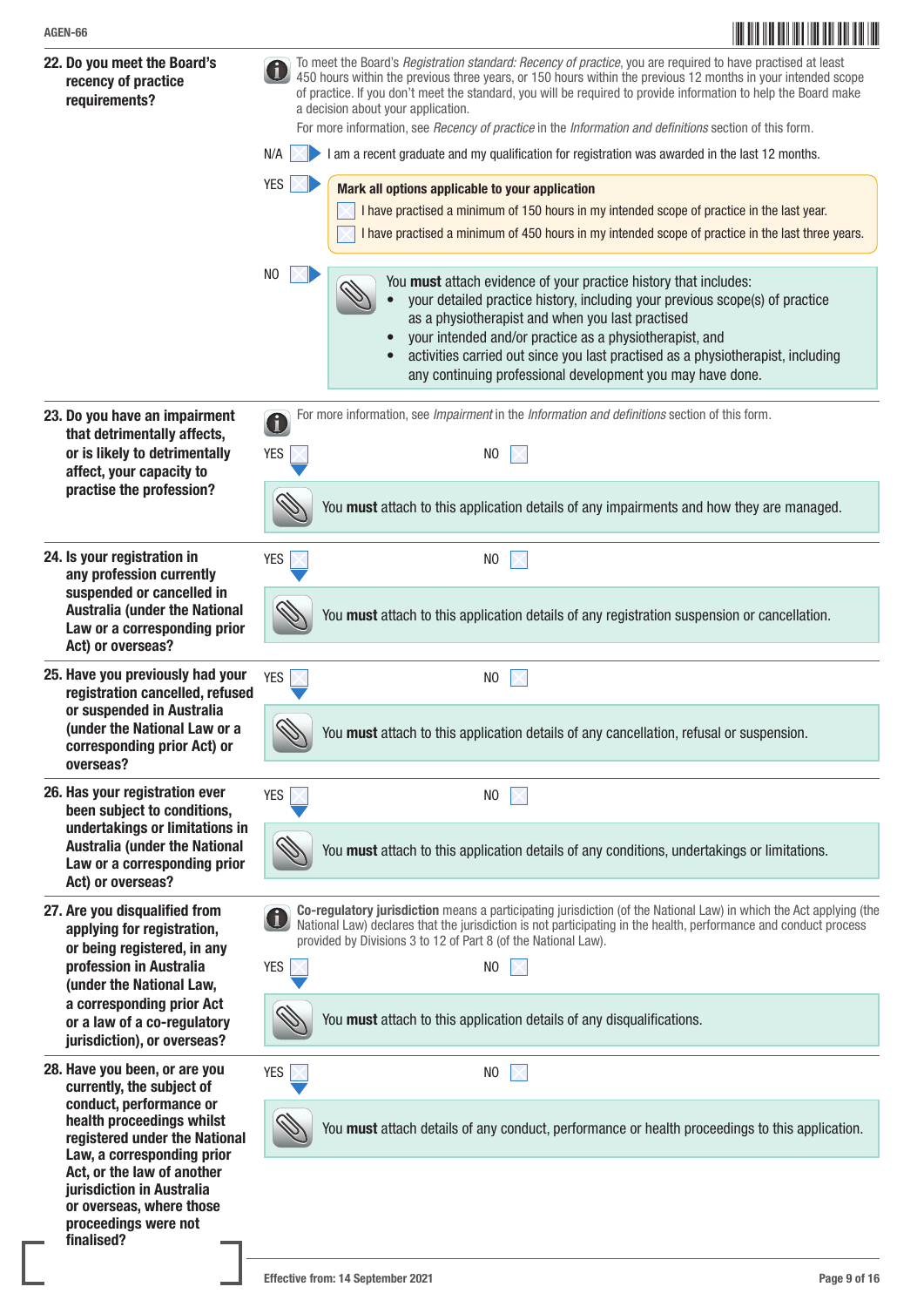## **SECTION H:** Obligations, consent and declaration



Before you sign and date this form, make sure that you have answered all of the relevant questions correctly and read the statements below. An incomplete form may delay processing and you may be asked to complete a new form. For more information, see the *Information and definitions*  section of this form.

## Obligations of registered health practitioners

The National Law pt 7 div 11 sub-div 3 establishes the legislative obligations of registered health practitioners. A contravention of these obligations, as detailed at points 1, 2, 4, 5, 6 or 8 below does not constitute an offence but may constitute behaviour for which health, conduct or performance action may be taken by the Board. Registered health practitioners are also obligated to meet the requirements of their Board as established in registration standards, codes and guidelines.

#### Continuing professional development

1. A registered health practitioner must undertake the continuing professional development required by an approved registration standard for the health profession in which the practitioner is registered.

#### Professional indemnity insurance arrangements

- 2. A registered health practitioner must not practise the health profession in which the practitioner is registered unless appropriate professional indemnity insurance arrangements are in force in relation to the practitioner's practice of the profession.
- 3. A National Board may, at any time by written notice, require a registered health practitioner registered by the Board to give the Board evidence of the appropriate professional indemnity insurance arrangements that are in force in relation to the practitioner's practice of the profession.
- 4. A registered health practitioner must not, without reasonable excuse, fail to comply with a written notice given to the practitioner under point 3 above.

#### Notice of certain events

- 5. A registered health practitioner must, within 7 days after becoming aware that a relevant event has occurred in relation to the practitioner, give the National Board that registered the practitioner written notice of the event. *Relevant event* means
	- a) the practitioner is charged, whether in a participating jurisdiction or elsewhere, with an offence punishable by 12 months imprisonment or more; or
	- b) the practitioner is convicted of or the subject of a finding of guilt for an offence, whether in a participating jurisdiction or elsewhere, punishable by imprisonment; or
	- c) appropriate professional indemnity insurance arrangements are no longer in place in relation to the practitioner's practice of the profession; or
	- d) the practitioner's right to practise at a hospital or another facility at which health services are provided is withdrawn or restricted because of the practitioner's conduct, professional performance or health; or
	- e) the practitioner's billing privileges are withdrawn or restricted under the *Human Services (Medicare) Act 1973* (Cth) because of the practitioner's conduct, professional performance or health; or
	- f) the practitioner's authority under a law of a State or Territory to administer, obtain, possess, prescribe, sell, supply or use a scheduled medicine or class of scheduled medicines is cancelled or restricted; or
	- a complaint is made about the practitioner to the following entities– (i) the chief executive officer under the *Human Services (Medicare) Act 1973* (Cth);
		- (ii) an entity performing functions under the *Health Insurance Act 1973*  (Cth);
		- (iii) the Secretary within the meaning of the *National Health Act 1953*  (Cth);
		- (iv) the Secretary to the Department in which the *Migration Act 1958* (Cth) is administered;
		- (v) another Commonwealth, State or Territory entity having functions relating to professional services provided by health practitioners or the regulation of health practitioners.
	- h) the practitioner's registration under the law of another country that provides for the registration of health practitioners is suspended or cancelled or made subject to a condition or another restriction.

#### Change in principal place of practice, address or name

- 6. A registered health practitioner must, within 30 days of any of the following changes happening, give the National Board that registered the practitioner written notice of the change and any evidence providing proof of the change required by the Board
	- a) a change in the practitioner's principal place of practice;
	- b) a change in the address provided by the registered health practitioner as the address the Board should use in corresponding with the practitioner;
	- c) a change in the practitioner's name.

#### Employer's details

- 7. A National Board may, at any time by written notice given to a health practitioner registered by the Board, ask the practitioner to give the Board the following information
	- a) information about whether the practitioner is employed by another entity;
	- b) if the practitioner is employed by another entity— (i) the name of the practitioner's employer; and
- (ii) the address and other contact details of the practitioner's employer. 8. The registered health practitioner must not, without reasonable excuse, fail to comply with the notice.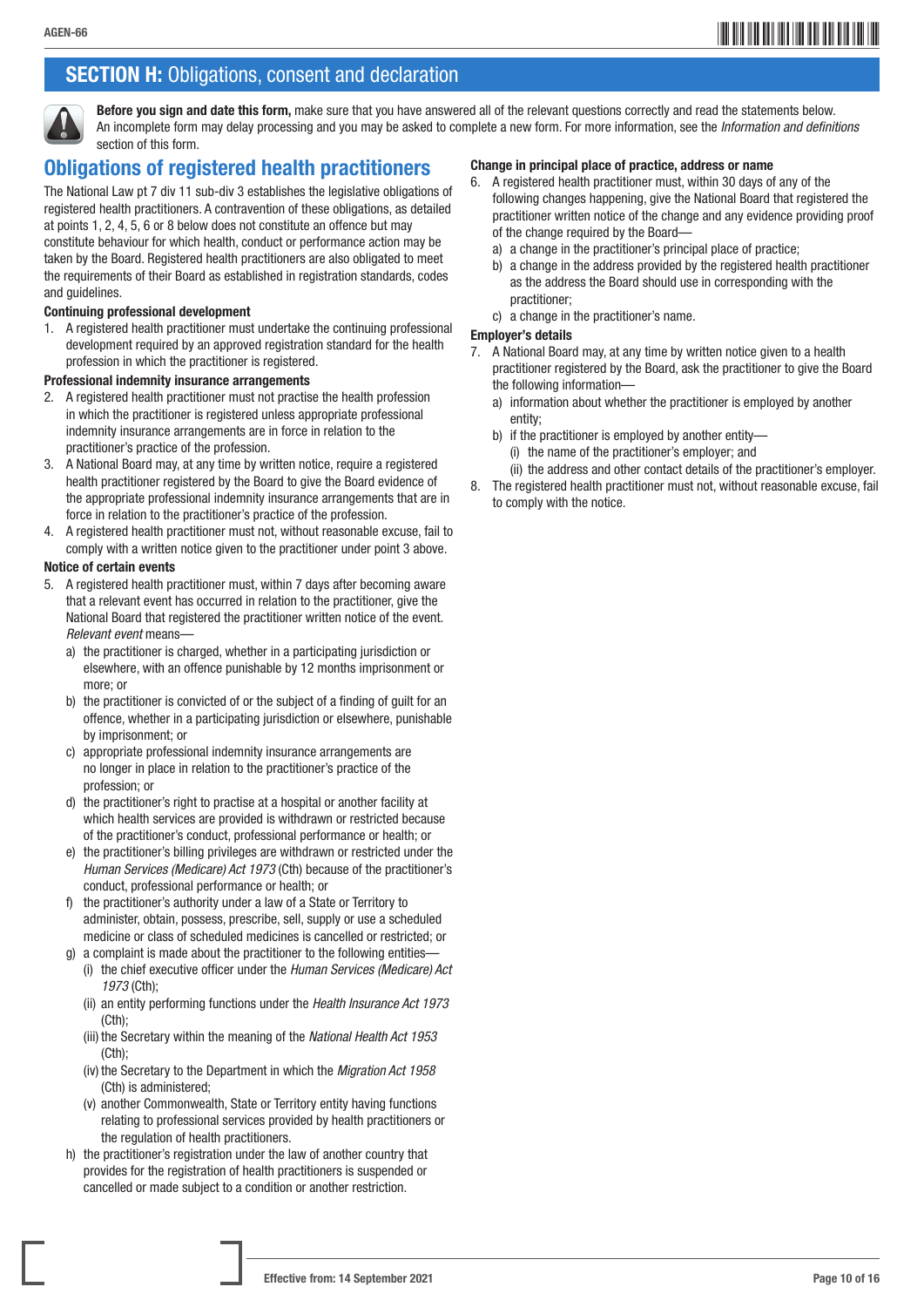## Consent to nationally coordinated criminal history check

I consent to Ahpra and the National Board, at any time during the next 12 months, obtaining a written report about my criminal history through a nationally coordinated criminal history check. I acknowledge that:

- Ahpra and the National Boards may obtain a written report about my criminal history at any time during the next 12 months
- a complete criminal history, including resolved and unresolved charges, spent convictions, and findings of guilt for which no conviction was recorded, will be released to Ahpra and the National Board
- my personal information currently held by Ahpra and from this form will be provided to the Australian Criminal Intelligence Commission (ACIC) and Australian police agencies for the purpose of conducting a nationally coordinated criminal history check, including all names under which I am or have been known
- my personal information may be used by police for general law enforcement purposes, including those purposes set out in the Australian Crime Commission Act 2002 (Cth)
- my identity information provided with this application will be enrolled with Ahpra and used by Ahpra and the National Board when obtaining a written report about my criminal history at any time during the next 12 months
- if I have not provided any identity information with this application, and Ahpra needs to obtain a written report about by criminal history at any time during the next 12 months, I will provide the required identity information when requested by Ahpra
- Ahpra may validate documents in support of this application, or that I provide when requested at any time during the next 12 months, as evidence of my identity at any time during the next 12 months
- if and when this application for renewal of registration is granted, Ahpra may obtain a written report about my criminal history at any time during the next 12 months for the purpose of:

a) checking a statement made by me in this application for renewal, b) an audit carried out by the National Board,

c) assessing my ongoing suitability to hold health practitioner registration, including if a complaint is made about me to Ahpra, or

d) considering an application made by me about my health practitioner registration, and

• I may dispute the result of the nationally coordinated criminal history check by contacting Ahpra in the first instance.

## **Declaration**

#### I declare that:

- the statements made, and any documents provided, in support of this application are true and correct, and
- I am the person named in this application and in any documents provided.

I make this declaration in the knowledge that a false declaration amounts to a contravention of the National Law and may lead to refusal of registration or health, conduct or performance action under the National Law.

I confirm that if I advertise any of my services or my business, the advertising\* complies with section 133 of the National Law and the National Board's Adverting Guidelines as it:

- Is not false, misleading or deceptive or likely to be misleading or deceptive
- does not offer a gift, discount or other inducement without stating the terms and conditions of the offer
- does not use testimonials or purported testimonials about the service or business
- does not create an unreasonable expectation of beneficial treatment, and
- does not directly or indirectly encourage the indiscriminate or unnecessary use of my services.

\*For information about advertising obligations please see the advertising resources page on:

#### <https://www.ahpra.gov.au/Publications/Advertising-hub.aspx>

#### I acknowledge that:

- the National Board may validate documents provided in support of this application as evidence of my identity
- failure to complete all relevant sections of this application for renewal of registration and to enclose all supporting documentation may result in this application not being accepted
- notices required under the National Law and other correspondence relating to my application for renewal of registration will be sent to me electronically to me via my nominated email address
- Ahpra uses overseas cloud service providers to hold, process, and maintain personal information where this is reasonably necessary to enable Ahpra to perform its functions under the National Law. These providers include Salesforce, whose operations are located in Japan and the United States of America.

I undertake to comply with the all relevant legislation and National Board registration standards, codes and guidelines.

I understand that personal information that I provide may be given to a third party for regulatory purposes, as authorised or required by the National Law.

| Signature of applicant |
|------------------------|
| <b>SIGN HE</b>         |
| Name of applicant      |
|                        |
| Date                   |
| MMI<br> Y Y Y          |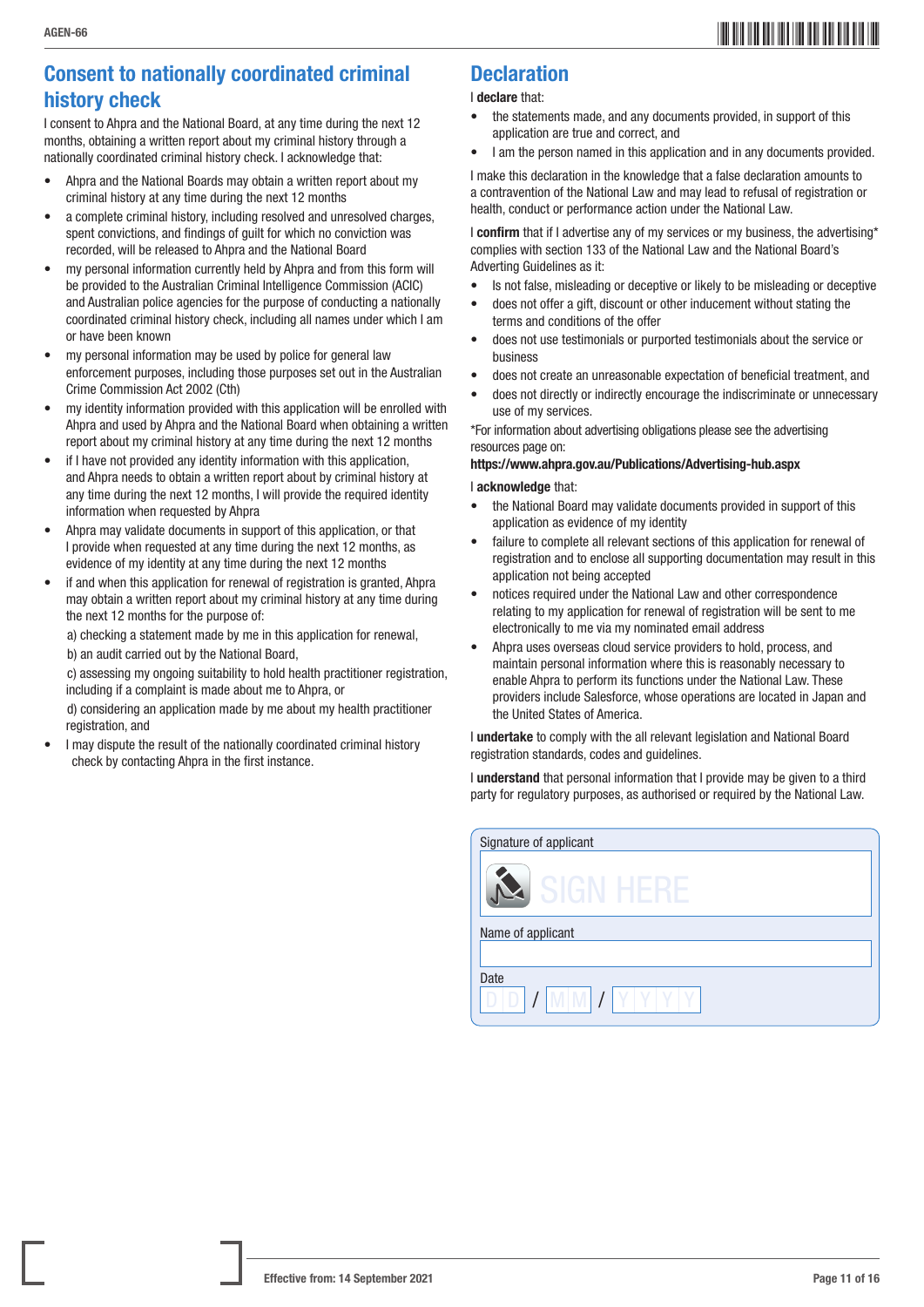*This page has been intentionally left blank.*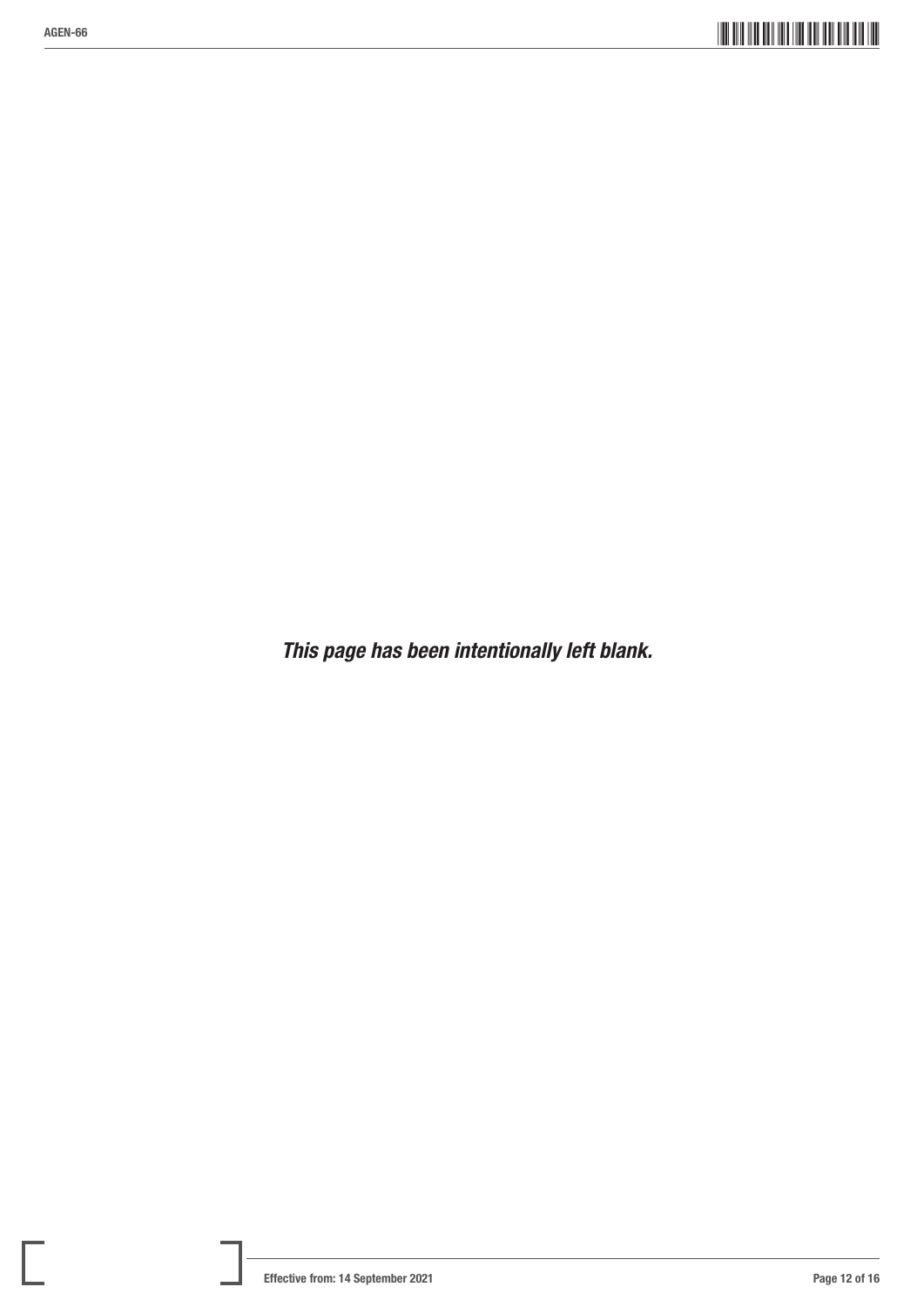## \*AGEN-6613\* AGEN-66



| Credit/Debit card payment slip - please fill out                 |                                                     |  |  |  |  |  |  |
|------------------------------------------------------------------|-----------------------------------------------------|--|--|--|--|--|--|
| Amount payable<br>\$<br>Visa or Mastercard number<br>Expiry date | Name on card<br>Cardholder's signature<br>SIGN HERE |  |  |  |  |  |  |
| Effective from: 14 September 2021                                | Page 13 of 16                                       |  |  |  |  |  |  |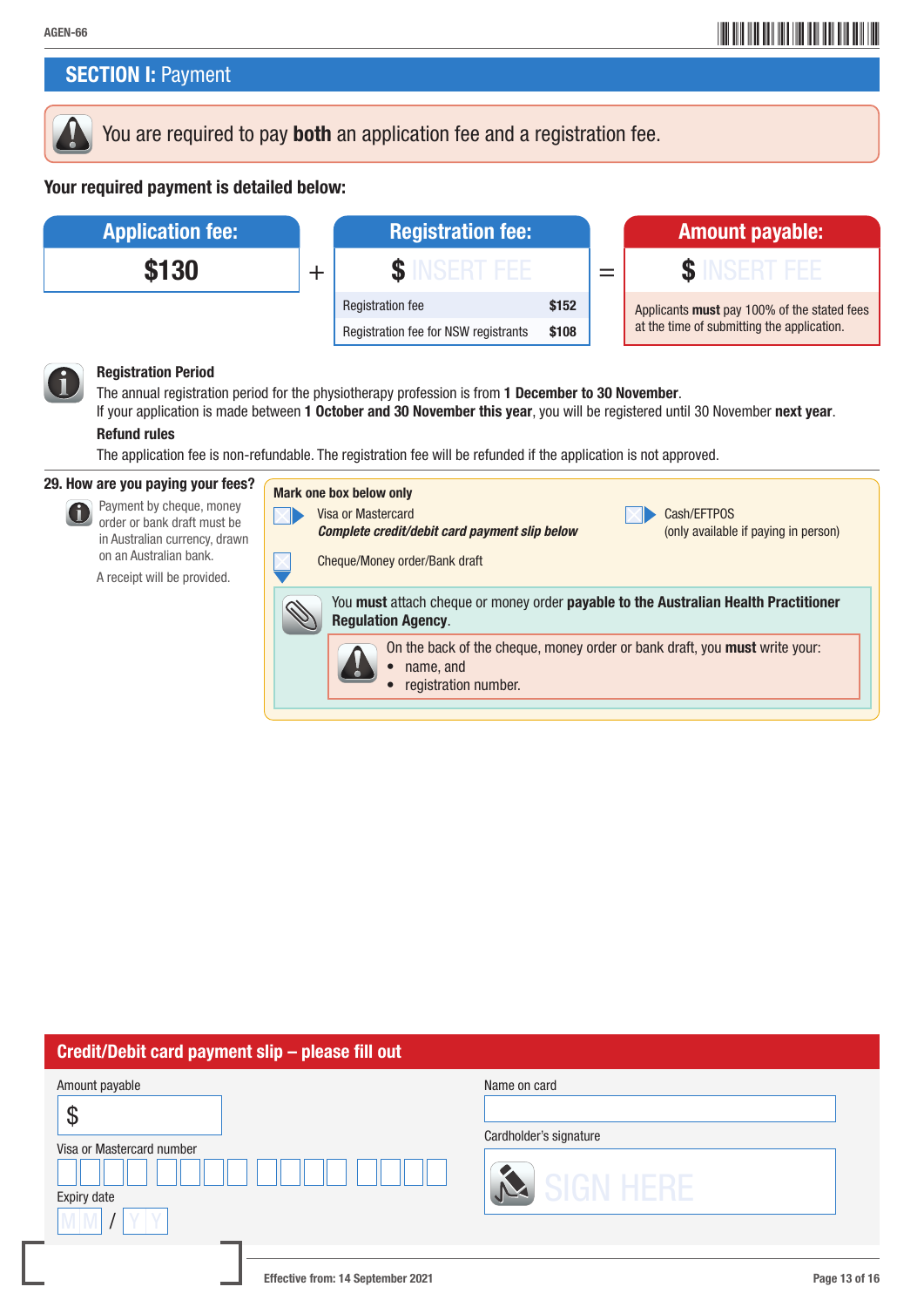## AGEN-66**14 AGEN-66**

## **SECTION J: Checklist**

#### Have the following items been attached or arranged, if required?

| <b>Additional documentation</b> |                                                                                                                                                                                                                 |  |  |
|---------------------------------|-----------------------------------------------------------------------------------------------------------------------------------------------------------------------------------------------------------------|--|--|
| <b>Question 1</b>               | Evidence of a change of name                                                                                                                                                                                    |  |  |
| <b>Question 3</b>               | A certified copy of a foreign passport                                                                                                                                                                          |  |  |
| <b>Question 4</b>               | Certified copies of all documents that provide sufficient evidence of your identity                                                                                                                             |  |  |
| <b>Question 9</b>               | Certified copies of all of your relevant qualifications approved or considered to be equivalent by the Board                                                                                                    |  |  |
| <b>Question 9</b>               | A separate sheet with additional registration details                                                                                                                                                           |  |  |
| <b>Question 10</b>              | Certificate of Registration Status or Certificate of Good Standing has been requested from relevant authority                                                                                                   |  |  |
| <b>Question 10</b>              | A separate sheet with additional registration details                                                                                                                                                           |  |  |
| <b>Question 11</b>              | Your curriculum vitae                                                                                                                                                                                           |  |  |
| <b>Question 12</b>              | A signed and dated written statement with details of your criminal history in Australia and an explanation of the circumstances                                                                                 |  |  |
| <b>Question 13</b>              | A separate sheet of additional overseas countries with criminal history and corresponding ICHC reference number                                                                                                 |  |  |
| <b>Question 13</b>              | A signed and dated written statement with details of your criminal history outside Australia and explanation of the circumstances                                                                               |  |  |
| <b>Questions</b><br>13 & 14     | ICHC reference page provided by the approved vendor                                                                                                                                                             |  |  |
| <b>Question 14</b>              | A separate sheet of additional overseas countries lived in and corresponding ICHC reference number                                                                                                              |  |  |
| <b>Question 16</b>              | A separate sheet with any additional qualification details                                                                                                                                                      |  |  |
| <b>Question 16</b>              | Transcript(s)/letter(s) from education provider confirming that your course was taught and assessed solely in English                                                                                           |  |  |
| <b>Question 18</b>              | Copy of your English language test results                                                                                                                                                                      |  |  |
| <b>Question 19</b>              | Certified copy of your English language test results                                                                                                                                                            |  |  |
| <b>Question 19</b>              | Evidence of continuous employment as a registered health practitioner in a recognised country where English was the primary<br>language of practice and/or continuous enrolment in an approved program of study |  |  |
| <b>Question 22</b>              | Evidence of your practice history                                                                                                                                                                               |  |  |
| <b>Question 23</b>              | A separate sheet with your impairment details                                                                                                                                                                   |  |  |
| <b>Question 24</b>              | A separate sheet with your current suspension or cancellation details                                                                                                                                           |  |  |
| <b>Question 25</b>              | A separate sheet with your previous cancellation, refusal or suspension details                                                                                                                                 |  |  |
| <b>Question 26</b>              | A separate sheet with your previous conditions, undertakings or limitation details                                                                                                                              |  |  |
| <b>Question 27</b>              | A separate sheet with your disqualification details                                                                                                                                                             |  |  |
| <b>Question 28</b>              | A separate sheet with your conduct, performance or health proceedings                                                                                                                                           |  |  |
| <b>Payment</b>                  |                                                                                                                                                                                                                 |  |  |
|                                 | Application fee                                                                                                                                                                                                 |  |  |
|                                 | Registration fee                                                                                                                                                                                                |  |  |
|                                 | If paying by cheque/money order/bank draft, your name and registration number are written on the back                                                                                                           |  |  |

Please post this form with payment and required attachments to:

| <b>Ahpra</b>                       |                   | You may contact Ahpra on                 |                   |  |
|------------------------------------|-------------------|------------------------------------------|-------------------|--|
| <b>GPO Box 9958</b>                |                   | 1300 419 495 or you can lodge an enquiry |                   |  |
| IN YOUR CAPITAL CITY (refer below) |                   | at www.ahpra.gov.au                      |                   |  |
| Sydney NSW 2001                    | Canberra ACT 2601 | Melbourne VIC 3001                       | Brisbane QLD 4001 |  |
| Adelaide SA 5001                   | Perth WA 6001     | Hobart TAS 7001                          | Darwin NT 0801    |  |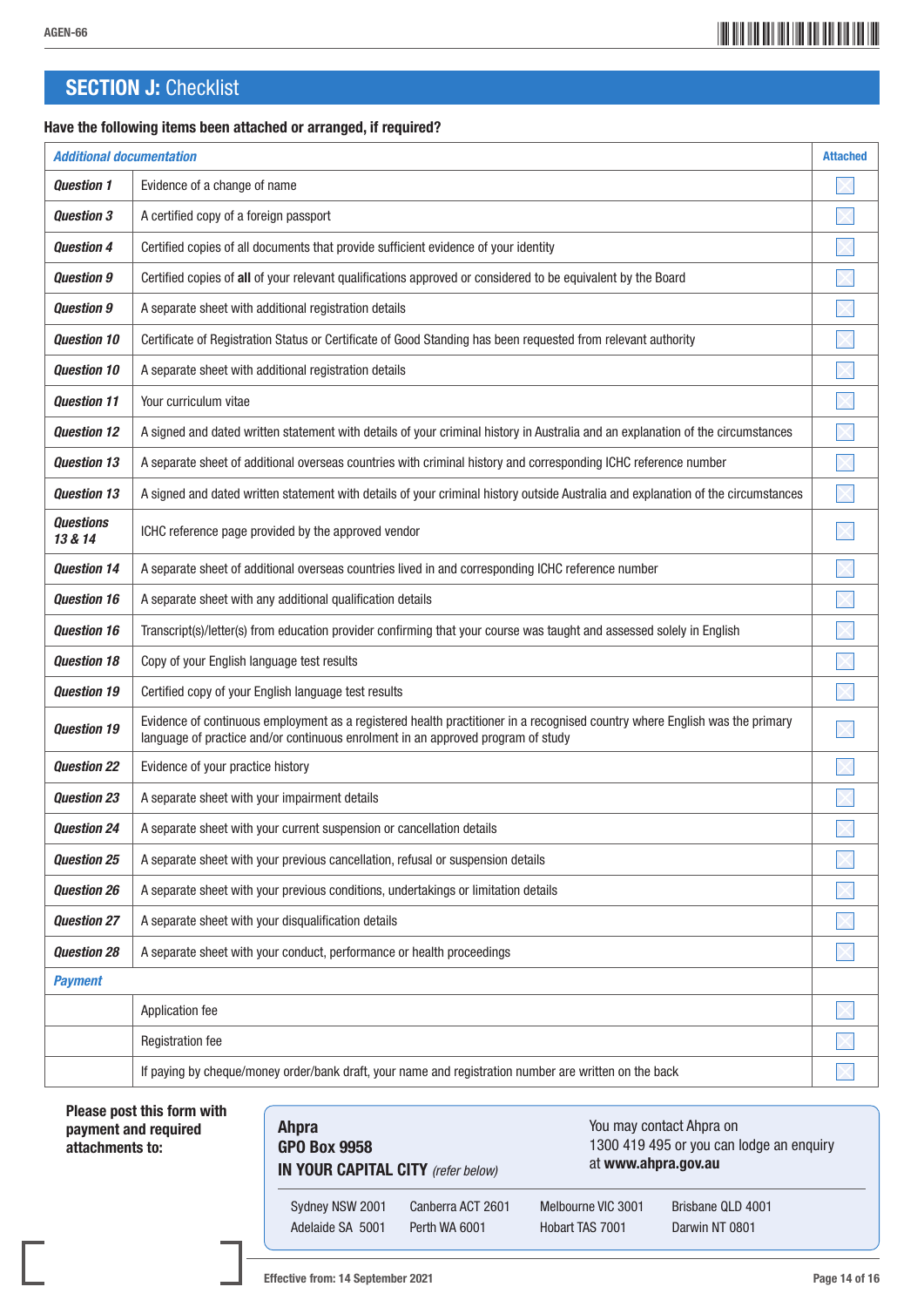## Information and definitions

## CERTIFYING DOCUMENTS

#### DO NOT send original documents unless specified.

Copies of documents provided in support of an application, or other purpose required by the National Law, must be certified as true copies of the original documents. Each and every certified document must:

- be in English. If original documents are not in English, you must provide a certified copy of the original document and translation in accordance with Ahpra guidelines, which are available at www.ahpra.gov.au/registration/registration-process
- be initialled on every page by the authorised officer. For a list of people authorised to certify documents, visit www.ahpra.gov.au/certify
- be annotated on the last page as appropriate e.g. 'I have sighted the original document and certify this to be a true copy of the original' and signed by the authorised officer, and
- list the name, date of certification, and contact phone number, and position number (if relevant) and have the stamp or seal of the authorised officer (if relevant) applied.

Certified copies will only be accepted in hard copy by mail or in person (not by fax, email, etc). Photocopies of previously certified documents will not be accepted. For more information, Ahpra's guidelines for certifying documents can be found online at www.ahpra.gov.au/certify

### CHANGE OF NAME

You must provide evidence of a change of name if you have ever been formally known by another name(s) or any of the documentation you are providing in support of your application is in another name(s).

Evidence must be a certified copy of one of the following documents:

- Standard marriage certificate (ceremonial certificates will not be accepted).
- Deed poll.
- Change of name certificate.

Faxed, scanned or emailed copies of certified documents will not be accepted.

## CONTINUING PROFESSIONAL DEVELOPMENT (CPD)

You are required to maintain a portfolio documenting participation in, and reflect upon, CPD that contributes to maintaining and improving your competence to practise in your chosen scope of practice. Practising physiotherapists must complete at least 20 hours of CPD per year. The Board will accept as evidence a declaration by an individual of CPD activity sufficient to maintain competence throughout the period of registration. CPD activities must contribute directly to maintaining and improving your competence in your chosen scope of practice.

For more information, view the full registration standard online at www.physiotherapyboard.gov.au/Registration-Standards

### CRIMINAL HISTORY

Criminal history includes the following, whether in Australia or overseas, at any time:

- every conviction of a person for an offence
- every plea of guilty or finding of guilt by a court of the person for an offence, whether or not a conviction is recorded for the offence, and
- every charge made against the person for an offence.

Under the National Law, spent convictions legislation does not apply to criminal history disclosure requirements. Therefore, you must disclose your complete criminal history as detailed above, irrespective of the time that has lapsed since the charge was laid or the finding of guilt was made. The Board will decide whether your criminal history is relevant to the practice of your profession. You are not required to obtain or provide your Australian criminal history report, Ahpra will obtain this check on your behalf. But if you have not given us certified proof of identity documents since October 2019, you will need to do this first.

Any document containing a photograph must be annotated with the statement *'I certify that this a true copy of the original and the photograph is a true likeness of the person presenting the document as sighted by me.'* You may be required to obtain international criminal history reports.

For more information, view the full registration standard online at www.physiotherapyboard.gov.au/Registration-Standards

and the requirements for supplying proof of identity and certified documents at www.ahpra.gov.au/Registration/Registration-Process/Proof-of-Identity and www.ahpra.gov.au/Registration/Registration-Process/Certifying-**Documents** 

### CURRICULUM VITAE

Your curriculum vitae must:

- detail any gaps in your practice history of more than three months from the date you obtained your qualification
- be in chronological order
- be signed and dated with a statement 'This curriculum vitae is true and correct as at (insert date)', and
- be the original signed curriculum vitae (no faxes or scanned copies will be accepted).

It must also contain all the elements defined in Ahpra's standard format for curriculum vitae which can be found at www.ahpra.gov.au/cv

## ENGLISH LANGUAGE SKILLS

To be eligible for registration you **must** be able to provide evidence of English language skills that meet the Board's *English language skills registration standard* which can be found at www.physiotherapyboard.gov.au/Registration-Standards

### IMPAIRMENT

The National Law defines impairment as 'a physical or mental impairment, disability, condition or disorder (including substance abuse or dependence) that detrimentally affects or is likely to detrimentally affect your capacity to practise the profession'.

An illness or health condition that is safely managed is not the same as impairment, as these do not have a detrimental impact on your capacity to practise. Examples you do not need to tell us about include:

- wearing prescription glasses to correct your vision or hearing aids to correct your hearing, or
- seeing a psychologist for anxiety and following a treatment plan.

The National Law requires you to declare any such impairments at the time of renewal, including details of the impairment and how it is managed.

## **PRACTICE**

Practice means any role, whether remunerated or not, in which you use your skills and knowledge as a health practitioner in your profession. Practice is not restricted to the provision of direct clinical care. It also includes using professional knowledge in a direct non-clinical relationship with clients, working in management, administration, education, research, advisory, regulatory or policy development roles and any other roles that impact on safe, effective delivery of services in the profession.

## PROFESSIONAL INDEMNITY INSURANCE (PII)

You cannot practise as a physiotherapist in Australia unless you are covered by your own, or third-party professional indemnity insurance (PII) arrangements that meet the requirements of the Board's registration standard.

Remember, practising means using your skills and knowledge as a health practitioner in any paid or unpaid role in your profession.

Initial registration and annual renewal of registration requires a declaration that you will be covered for all aspects of practice for the whole period of the registration. You may be covered by your Australian employer's PII - you will need to confirm this with your employer.

For more information, view the full registration standard online at www.physiotherapyboard.gov.au/Registration-Standards